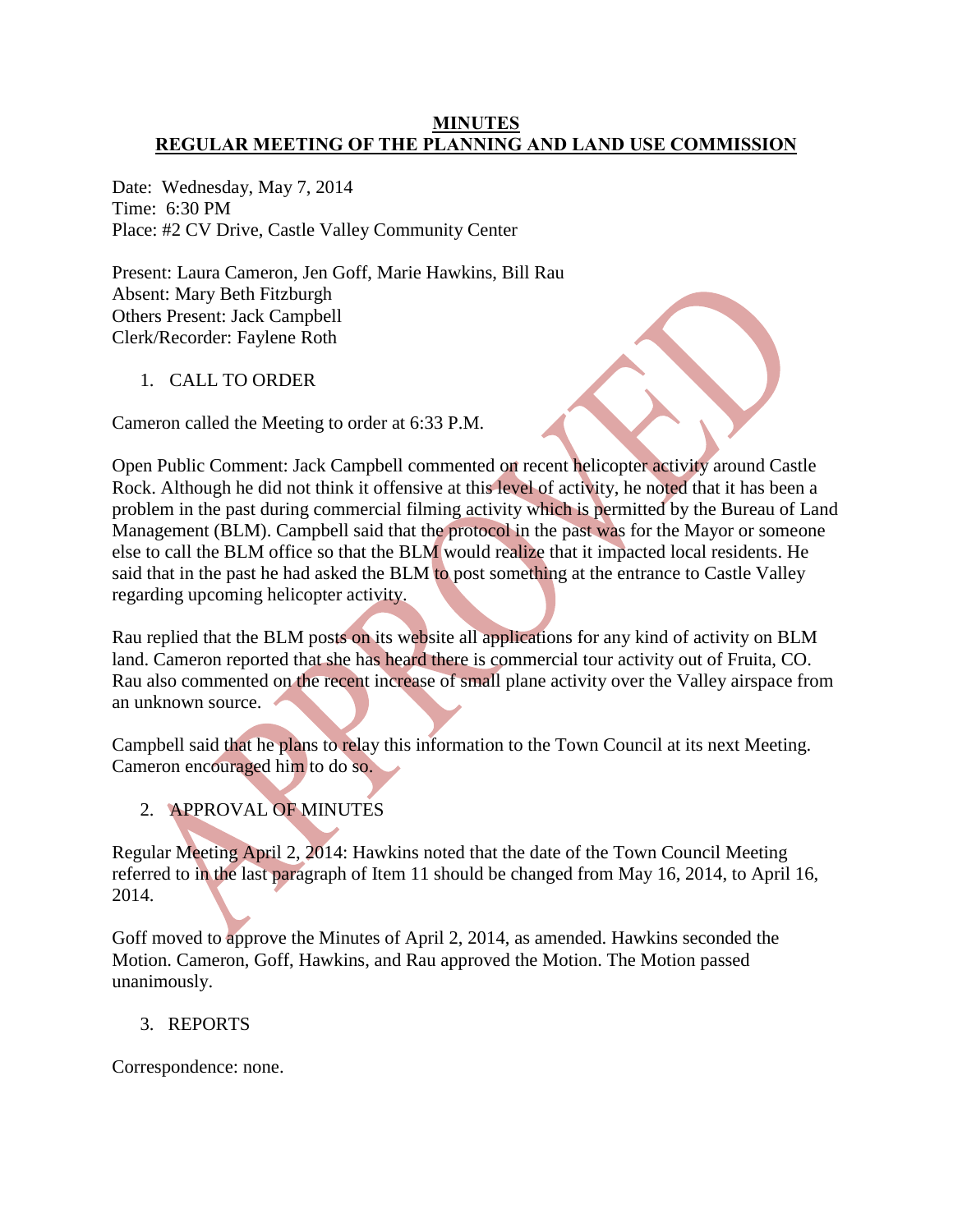Town Council Meeting – Chair: Cameron gave a brief report on budget issues and the vote-bymail proposal currently under discussion by the Town Council.

Hazard Mitigation Committee – Rau: Rau reported that the HMC is currently discussing whether to require property owners to reduce fire risks on their properties. He said the Town plans to send a notice to all property owners about their need to control tumbleweed and cheat grass and to follow the Firewise clearing guidelines in order to protect their properties, as well as their neighbors' property, and firefighters from fire danger.

Permit Agent: Roth reported one building permit issued for an addition on Lot 33 (Rim Shadow) and an electrical permit for a well pump on Lot 189.

Procedural Matters: Cameron explained that the Public Hearing scheduled for this Meeting did not occur because the arrangements for publishing the notice for the hearing, during the PLUC Clerk's absence, did not take place as planned. If the PLUC is asking the Town Clerk to post a notice with the Times Independent the PLUC Chair should follow-up on this, or other such matters with the Town clerk, to ensure that plans proceed as expected. Cameron also encouraged PLUC Members to call on David Church, legal consultant for the Utah League of Cities and Towns, whenever questions arise regarding topics before the Planning Commission.

## NEW BUSINESS

4. Discussion and possible action re: amendments to Ordinance 85-3 related to large-scale beekeeping operations, conditional uses, permitted livestock requirements, setback requirements for wells and septic systems, and definitions.

Cameron reviewed the current draft of amendments to Ordinance 85-3 prepared by Fitzburgh which includes changes approved at the April 2014 PLUC Meeting.

In Section 4.5.F Rau questioned whether the number of children allowed in day-care nurseries should be restricted. After some discussion, Members thought the number would be self-limiting and would also be controlled by the limits imposed on the number of vehicles per day allowed on the lot.

In Section 4.7.4(c) Rau noted that "sufficient utility and infrastructure capacity" was not quantified. He asked how the PLUC would determine what would be "sufficient." Cameron replied that it would be addressed and determined when the Conditional Use Permit (CUP) application was considered. Roth confirmed that it has not been an issue to date on any of the current CUPs.

PLUC Members discussed the meaning of the "Town's drinking water supply" in Section 4.7.4(d). They agreed that it referred to all properties collectively, not just the Town.

Hawkins suggested that the use of space for a home occupation described in Section 4.8.3(2) was too restrictive. Rau viewed these standards as norms set as guidelines for people to follow. Roth suggested interpreting space for storage as separate from space required for the actual operation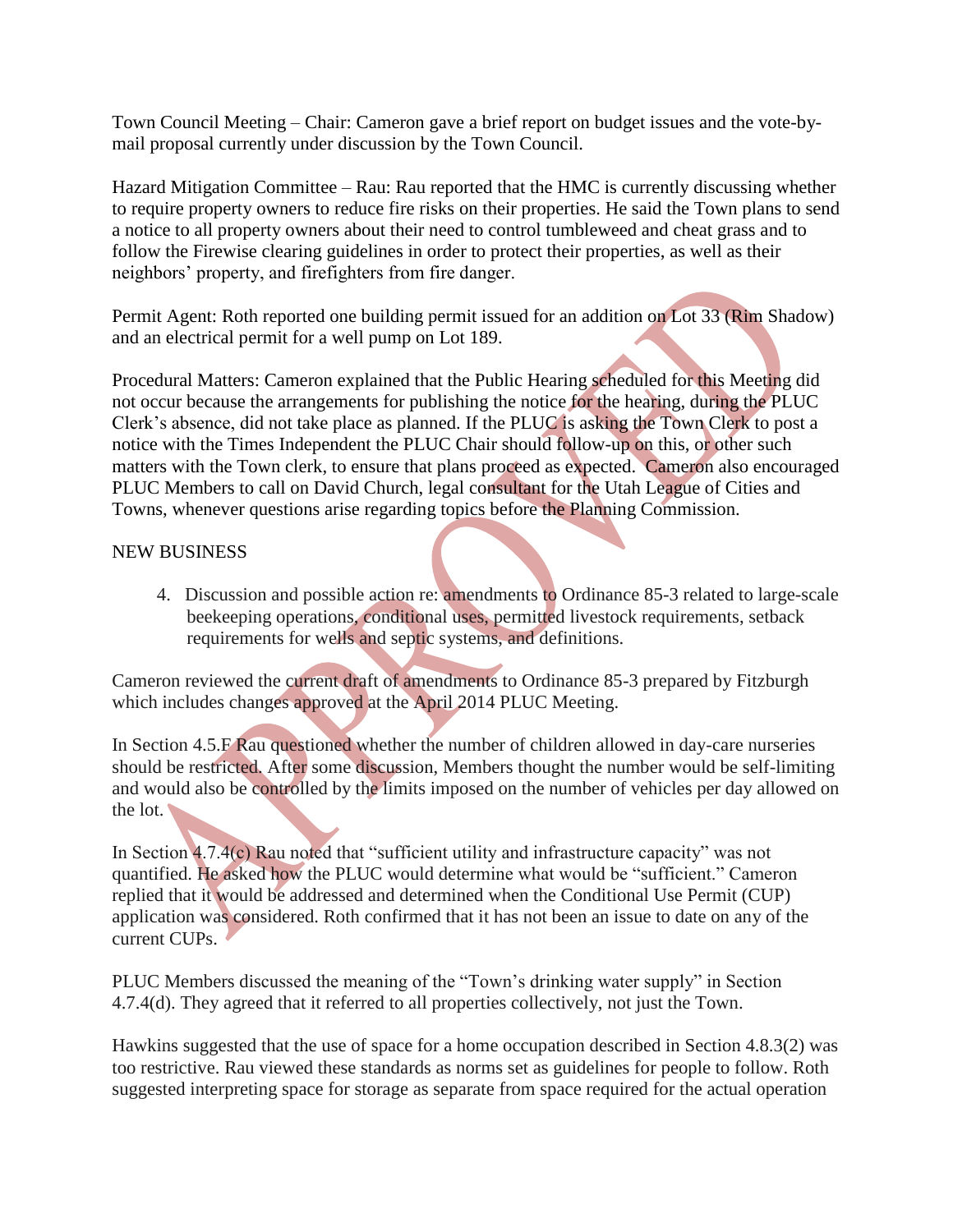of the business. Cameron suggested waiting to address these issues at a later time when a more comprehensive review of CUPs is made as indicated in the General Plan.

Rau suggested that Section 4.8.3(15) presented a contradiction with its restriction of "magnetic or electrical interference, or other similar impacts." He asked if this meant that the Town could put in a cell tower but a home occupation would not be allowed to do so. Hawkins stated that there were known health concerns about the presence of cell towers and suggested that residents be allowed to vote on whether they wanted one. PLUC Members decided to wait for comments from the public when the Public Hearing is held.

In Section 5.7.B the title "Roads Supervisor" was changed to "Roads Manager" to align with the current title used on the Town's web page.

Rau moved to accept the draft amendments to Ordinance 85-3 with the change in wording from Supervisor to Manager in Section 5.7.B so that they can be presented to the public for review at a Public Hearing. Goff seconded the Motion. Cameron, Goff, Hawkins, and Rau approved the Motion. The Motion passed unanimously.

Cameron announced that the Public Hearing will be held at the June 4, 2014, PLUC Meeting.

The Item was left untabled.

# UNFINISHED BUSINESS

5. Discussion and possible action re: amendments to Ordinance 95–6 Amended, An Ordinance of The Town of Castle Valley Regarding the Building Permit Process and approval of a form acknowledging Castle Valley's prohibition of short term rentals.

Rau motioned to untable Item 4. Hawkins seconded the Motion. Cameron, Goff, Hawkins, and Rau approved the Motion. The Motion passed unanimously.

Cameron reviewed the draft prepared by Fitzburgh of amendments agreed to at the last Meeting.

In addition, PLUC Members agreed to change "Building Information Sheet" to read "Building Permit Information Sheet" where it appears in Section 1: introductory paragraph and in 1.a and 1.d. They also agreed to change "Roads Supervisor" to "Roads Manager" where it appears in Sections 1(h), 1(k), and Section 4, line 4. In Section 5.d the first line was revised to read "A valid building permit can be issued only after… ."

Hawkins moved to accept this draft of Ordinance 95-6 from 4-7-14 with changes as noted and to hold a Public Hearing at the next PLUC Meeting. Rau seconded the Motion. Cameron, Goff, Hawkins, and Rau approved the Motion. The Motion passed unanimously.

A Public Hearing on amendments to Ordinance 95-6 will be held on June 4, 2014.

The Item was left untabled.